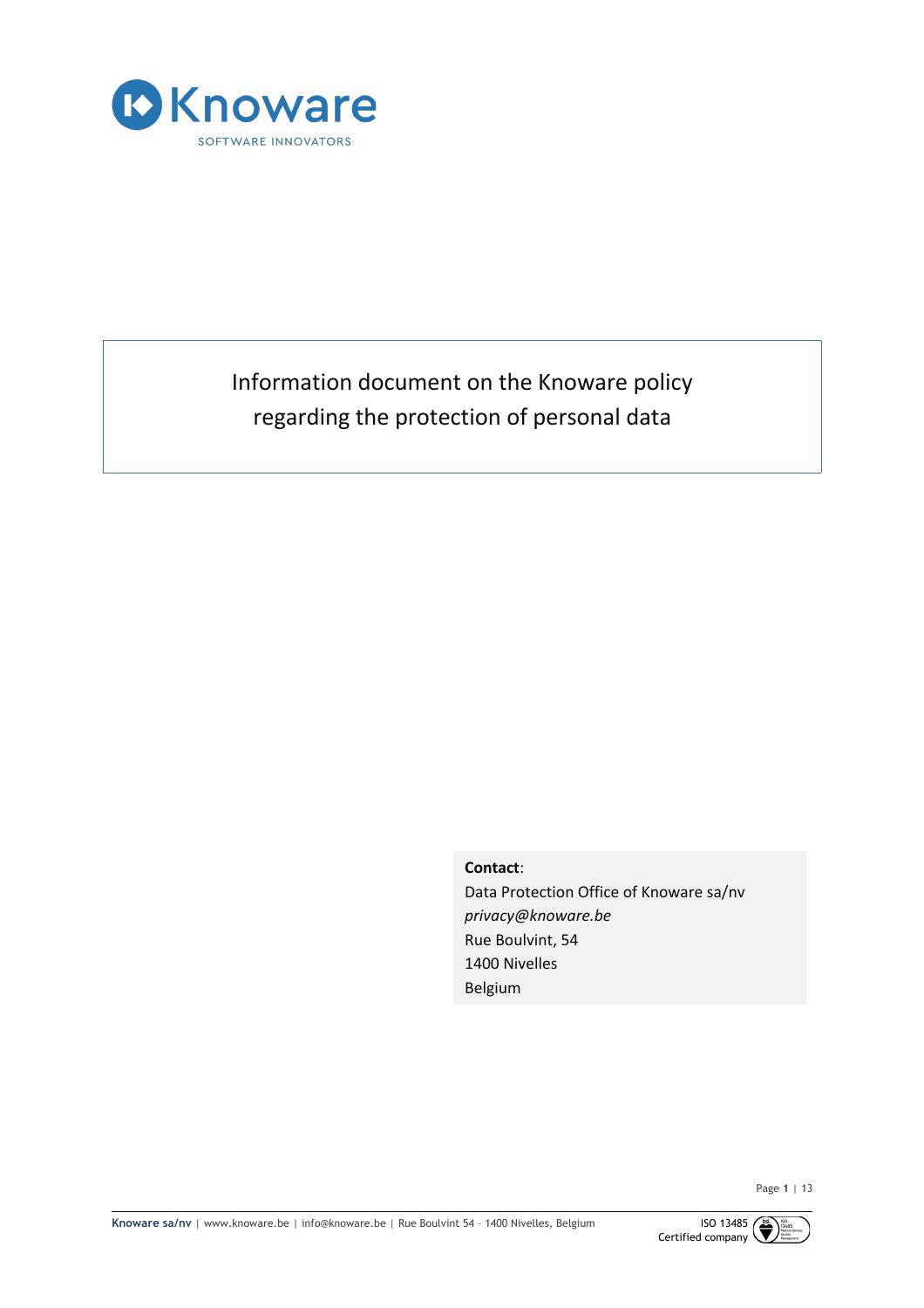

## **Table of Contents**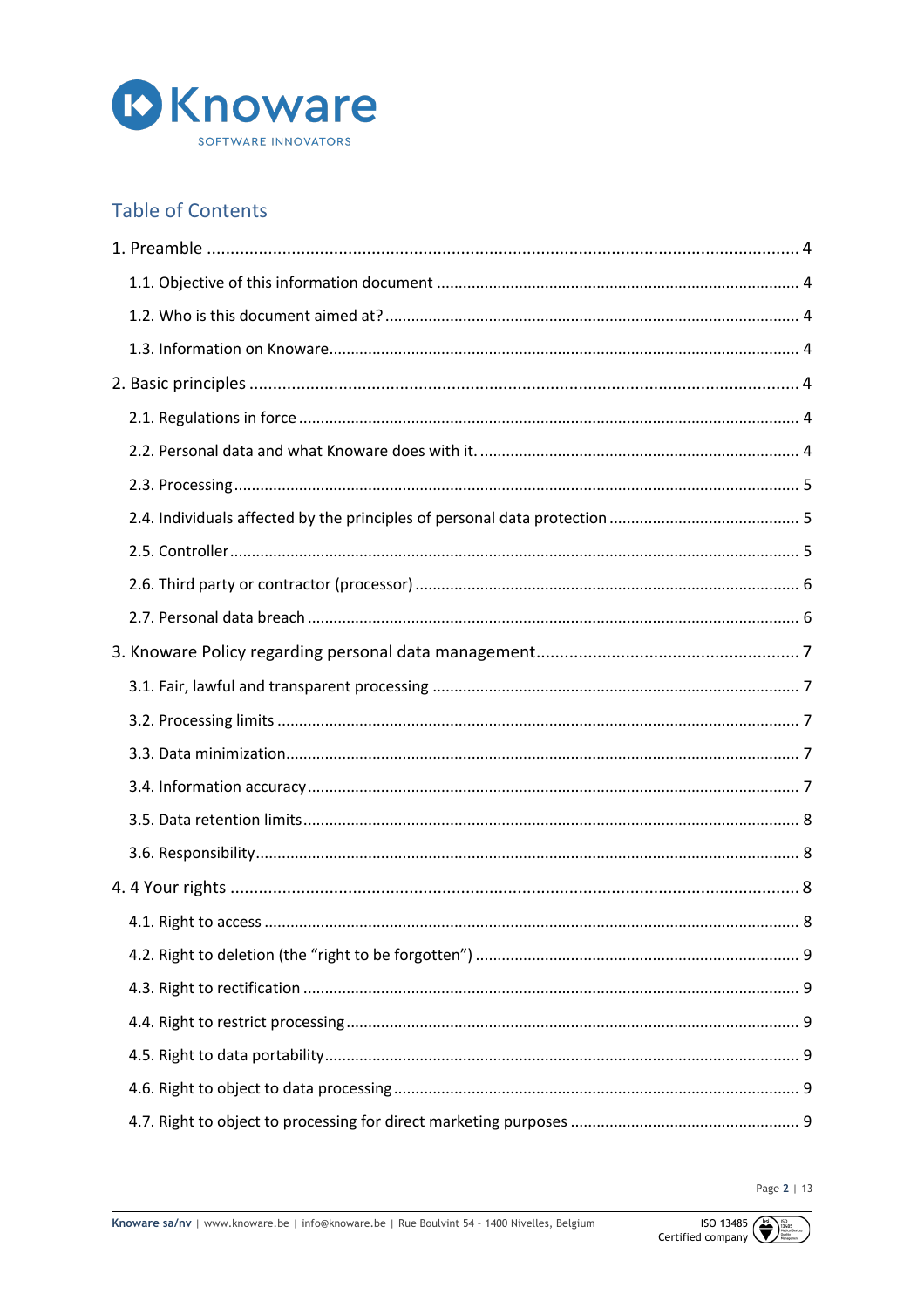

| 4.8. Right not to be the subject of a decision based exclusively on individual automated processing          |
|--------------------------------------------------------------------------------------------------------------|
|                                                                                                              |
|                                                                                                              |
|                                                                                                              |
|                                                                                                              |
|                                                                                                              |
|                                                                                                              |
|                                                                                                              |
| 6.4. On what legal basis does Knoware collect and process your personal data? 11                             |
|                                                                                                              |
|                                                                                                              |
|                                                                                                              |
|                                                                                                              |
|                                                                                                              |
| 6.9.2. At the Belgian Data protection authority if you consider that there is a violation of the regulations |
|                                                                                                              |



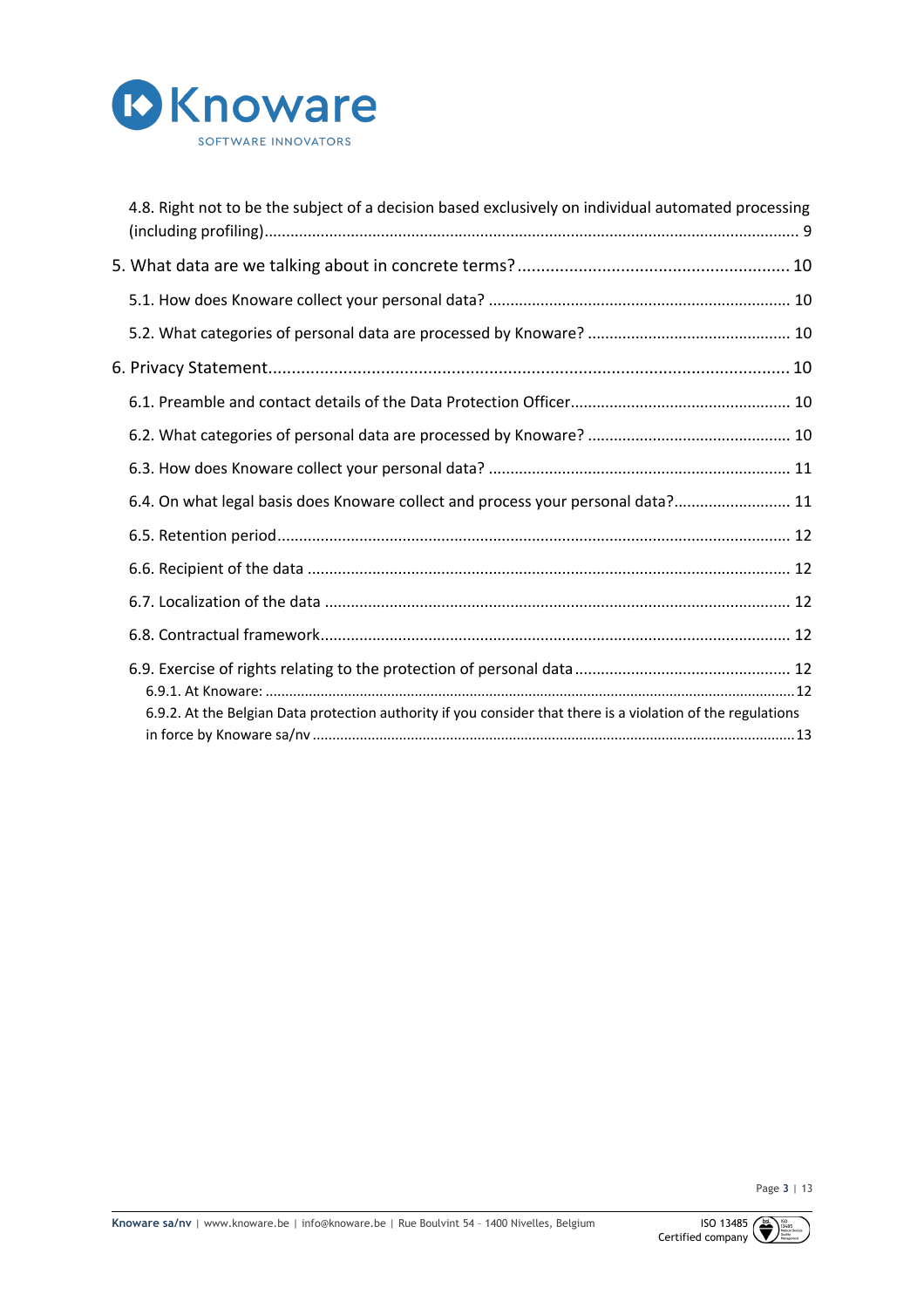

## 1. Preamble

## 1.1. Objective of this information document

The objective of this document on the Knoware policy regarding the protection of personal data is to inform you about the regulations in force governing data protection, the policy of Knoware on the matter and your rights.

This is a detailed version of the privacy statement of Knoware, reproduced in full in section 6 and available under the Privacy section of the website www.knoware.be, which is the only document that commits Knoware.

## 1.2. Who is this document aimed at?

This document is aimed at any individual who is in contact with Knoware in any way whatsoever. This may be a client, a license holder, a client's user, or an identified or identifiable third party (potential clients, website visitor, license holder applicant, etc.), excluding legal entities. By reading this document, you are one of those individuals visiting our websites, social networks, or communication means whose information is processed.

## 1.3. Information on Knoware

Knoware attaches great importance to the protection of privacy. Personal data is processed by Knoware in compliance with the regulations in force.

Knoware sa/nv (Rue Boulvint 54, 1400 Nivelles) registered 0465.344.632, is a company governed by Belgian law, providing software services and products for healthcare, hospital care, public sector, logistics, industry, finance, and more.

## 2. Basic principles

## 2.1. Regulations in force

Belgian law regarding the protection of privacy in the processing of personal data (i.e. until 25 May 2018, the law of 8 December 1992 on the protection of privacy with regard to the processing of personal data) and, since its entry into force, the General Data Protection Regulation 2016/679 (hereinafter GDPR).

### 2.2. Personal data and what Knoware does with it.

In order to meet our main objective of offering you the best services, we process personal data.

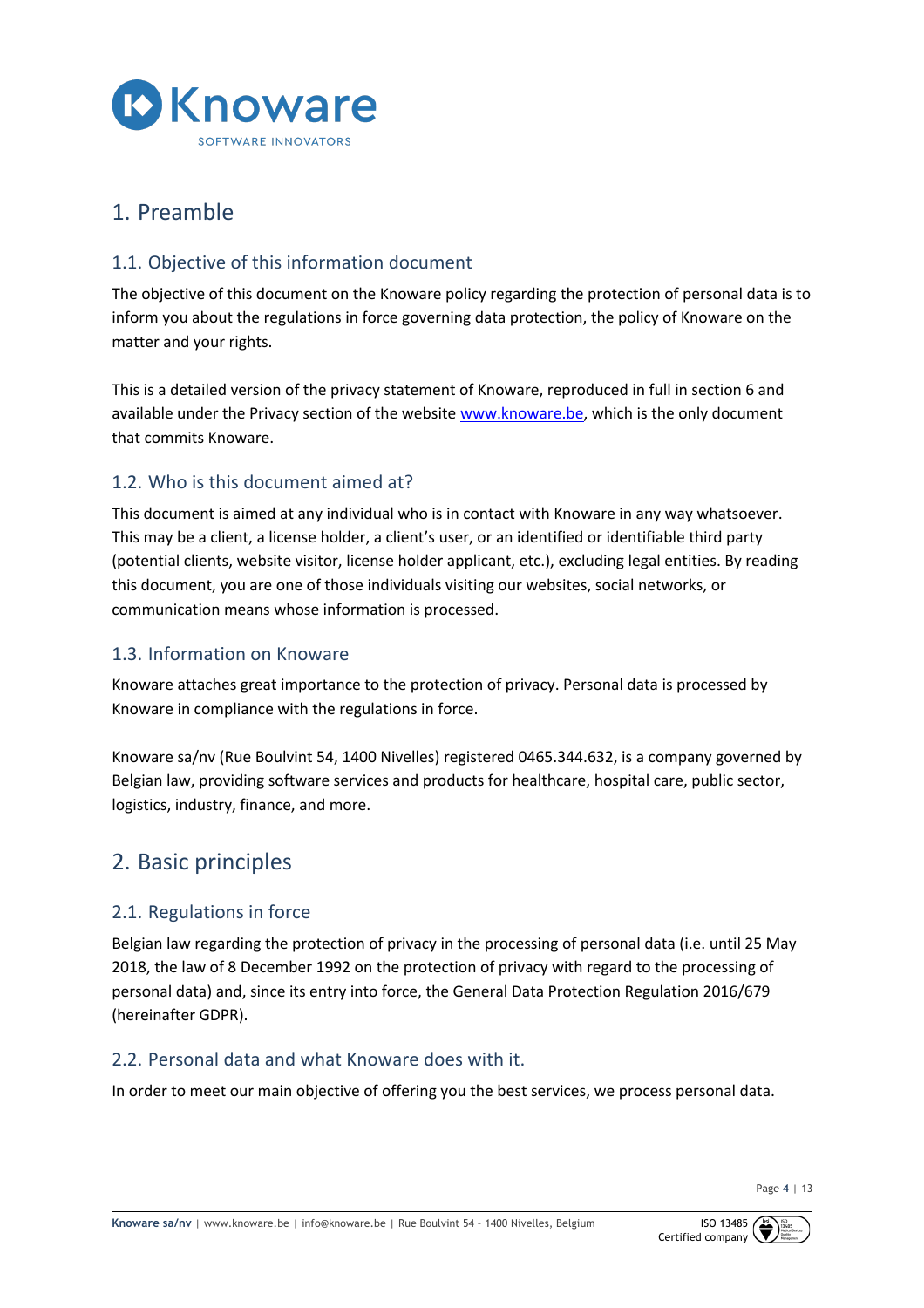

Personal data is information that relates to an identified or identifiable natural person: it consists of a large quantity of data which concern you directly or which, when combined with other information, can be used to identify you. This may be your name, e-mail address, phone number, business address, etc.

## 2.3. Processing

The principle of "processing" includes any operation (or set of operations) carried out by automated or manual methods and applied to personal data, such as, for instance, collection, recording, organization, storage, adaptation, retrieval, consultation, use, disclosure, circulation, provision, standardization or combination.

## 2.4. Individuals affected by the principles of personal data protection

Any living individual whose personal data is processed by an organization.

### 2.5. Controller

The controller is the body which determines the purpose of the data processing and the method used to carry it out.

Knoware is the data processing controller for your personal data in all situations involved by the use of our web sites, social network and communication means when you enter in contact with us.

Please note that Knoware does not own, control or direct the use of any of the individual data stored or processed by a client or its user via our consulting or application services. Only the client or users are entitled to access, retrieve and direct the use of such client data. Knoware is largely unaware of what client data is actually being stored or made available by a client or user to the services and does not directly access such client data except as authorized by the client, or as necessary to provide services to the client and its users.

Because Knoware does not collect or determine the use of any personal data contained in the client data and because it does not determine the purpose for which such personal data is collected, the means of collecting such personal data, or the uses of such personal data, Knoware is not acting in the capacity of data controller in terms of GDPR and does not have the associated responsibilities under GDPR. Knoware should be considered only as processor on behalf of its client and users as to any client data containing personal data that is subject to the requirements of GDPR. Except as provided in the privacy policy, Knoware does not independently cause client data, containing personal data stored in connection with the services, to be transferred or otherwise made available to third parties, except to third party subcontractors who may process such data on behalf of Knoware in connection with Knoware provision of services to clients. Such actions are performed or authorized only by the applicable client or user.

Page **5** | 13

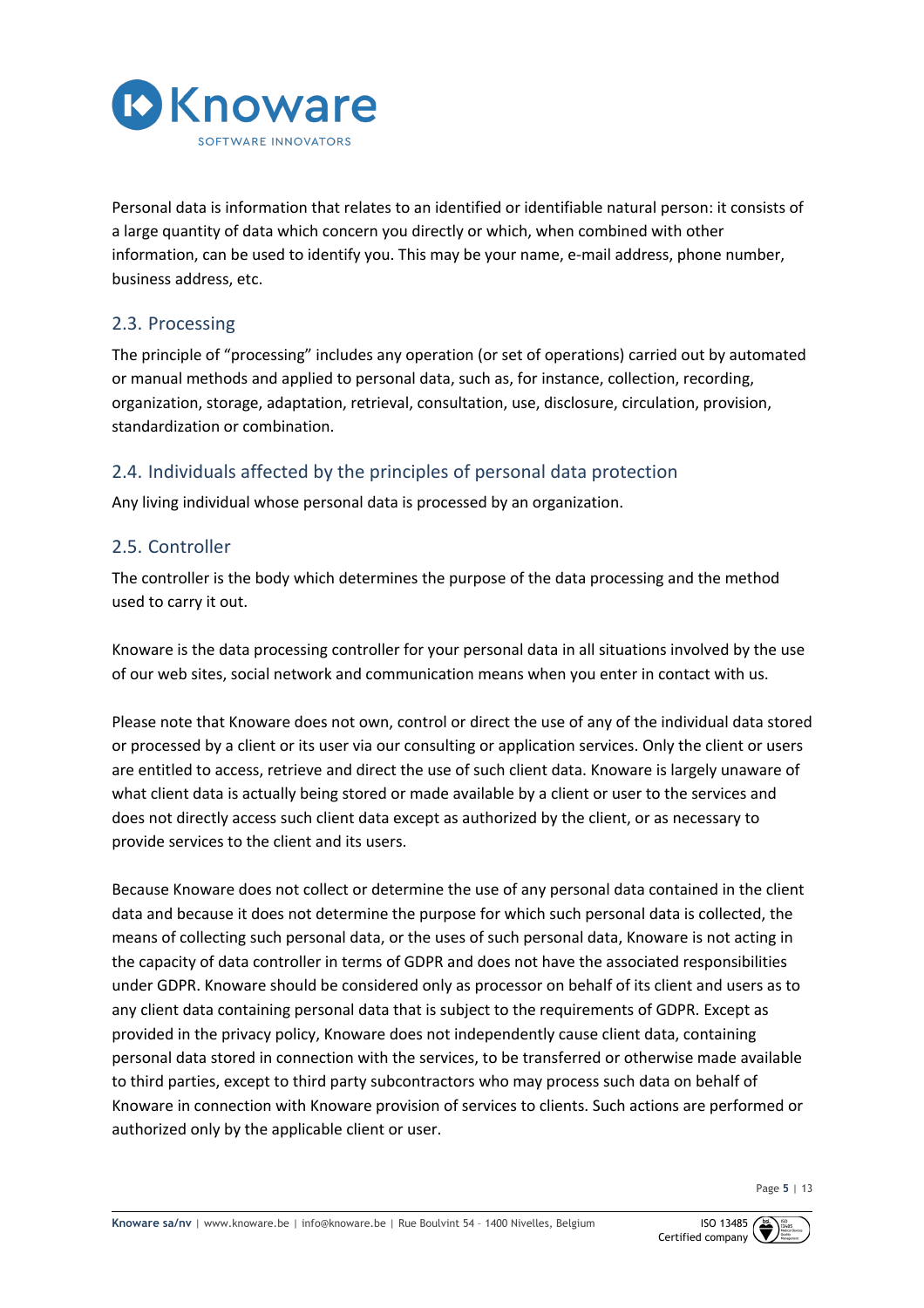

## 2.6. Third party or contractor (processor)

A third party or contractor is an individual, legal entity, public authority, agency or body other than Knoware.

Therefore, your personal data may, in certain cases, be communicated to other organizations we work with. These may be cloud providers, sub-contractors, intermediaries or other companies with which we have contractual agreements. These third parties or contractors can only access information which is necessary for them to complete their task and they process information in a secure and confidential manner.

We do not sell your information to third parties for commercial use.

If your personal data is sent to contractors for the stated purposes in one of the countries where the European Commission believes is not able to guarantee an adequate level of protection, Knoware shall ensure that the regulations in force are respected and implemented through agreements concluded with these contractors. Knoware takes all appropriate protection measures set out in standard contractual clauses regarding data protection adopted by the European Commission, in compliance with Articles 46.2 of the GDPR. These can be consulted at our head office.

Only when strictly necessary for the purposes set out above, data will be sent to the following third parties or contractors:

- Subcontractors located in the European Union or outside, responsible for processing operations defined by Knoware;
- Banking institutions;
- Postal, transport and delivery companies to allow a better routing of our mail;
- Cloud infrastructure providers for the hosting;

## 2.7. Personal data breach

This is a security breach resulting in the accidental or unlawful destruction, loss, alteration, unauthorized disclosure or access to personal data transmitted, stored or otherwise processed. Knoware is obliged to report personal data breaches to the Belgian Data Protection Authority within 72 hours of becoming aware of a personal data breach.

Where there is a high risk of damaging the personal data or the privacy of the persons concerned, Knoware has the obligation to inform the natural person, concerned by the violation of his personal data, as soon as possible after Knoware becomes aware of this.

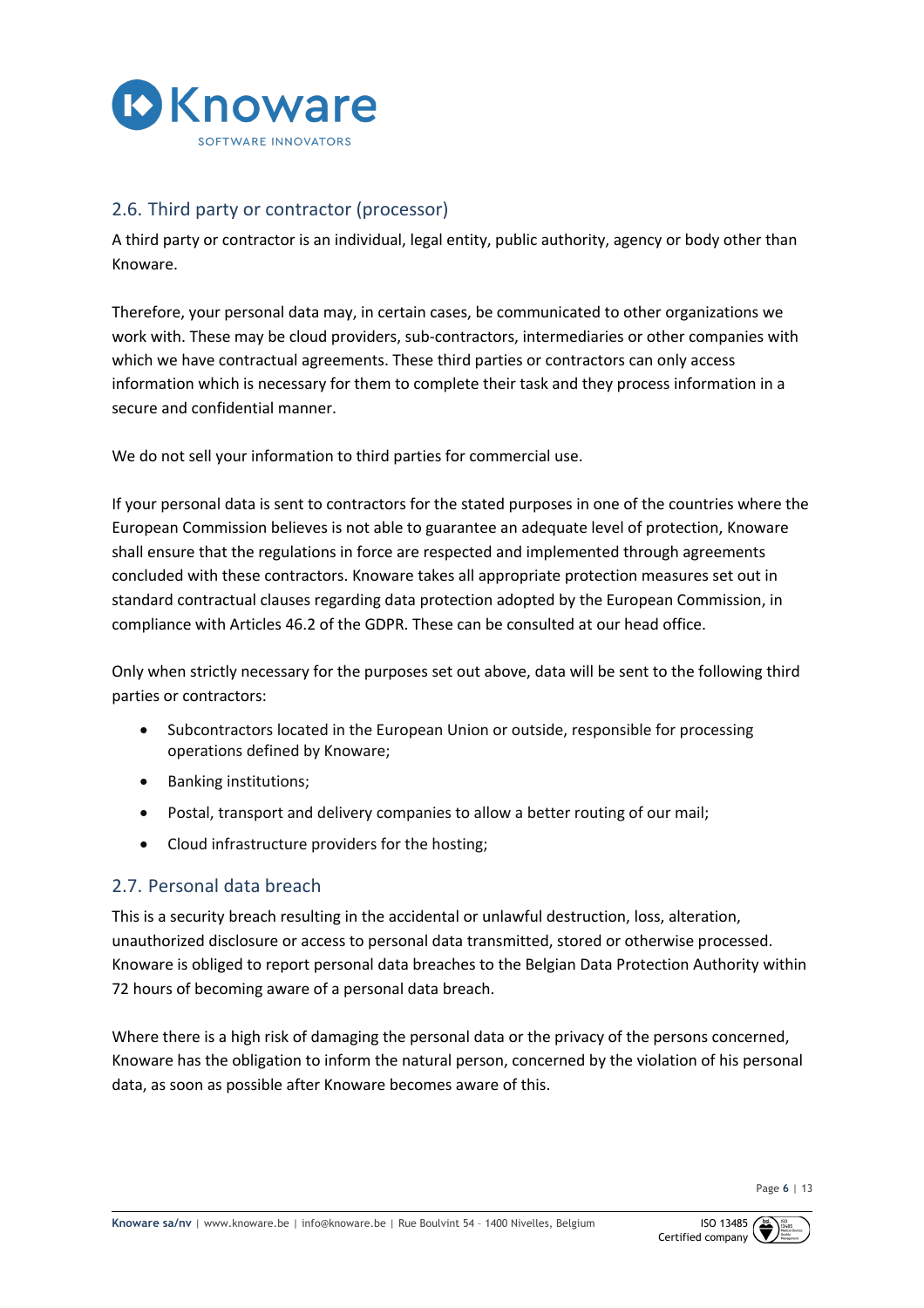

## 3. Knoware Policy regarding personal data management

### 3.1. Fair, lawful and transparent processing

Your personal data is processed fairly and legally.

Therefore, your information cannot be used for purposes other than those for which they have been collected, taking all relevant elements into account, especially your reasonable expectations and the legal and regulatory provisions in force. The regulations state that, under certain conditions, further processing for historical, statistical or scientific purposes may be deemed compatible with the objectives declared.

The principle of transparency means that information (e.g. in the form of policies or forms) must be provided in a concise, transparent, intelligible and easily-accessible way, using clear and simple language.

### 3.2. Processing limits

Belgian law regarding the protection of privacy in the processing of personal data and, since its entry into force, GDPR set out the limits regarding the use of your information.

These limits depend on the nature of the information.

Your information must be collected for clearly outlined, explicit and legal purposes stated above.

### 3.3. Data minimization

Your personal data is processed in an adequate and relevant way for the purposes stated and the processing is restricted to what is strictly necessary in order to achieve these purposes.

Only persons who have to perform tasks relating to the processing of your personal data are authorized to have access to them. They are bound by professional secrecy and must respect the various technical and organizational obligations laid down within the company to ensure the confidentiality of your personal data. Unauthorized persons have no access to your personal data.

### 3.4. Information accuracy

The data processed must be accurate and kept up to date. This means that inaccurate data must be deleted or corrected. In order to be able to trace your data and comply with the regulations in force regarding processing, a record of processing activities carried out by Knoware has been set up.

In addition, in all Knoware processing activities, we make every effort to verify the identity of the persons concerned. If we are in doubts as to your identity, we reserve the right to request additional

Page **7** | 13

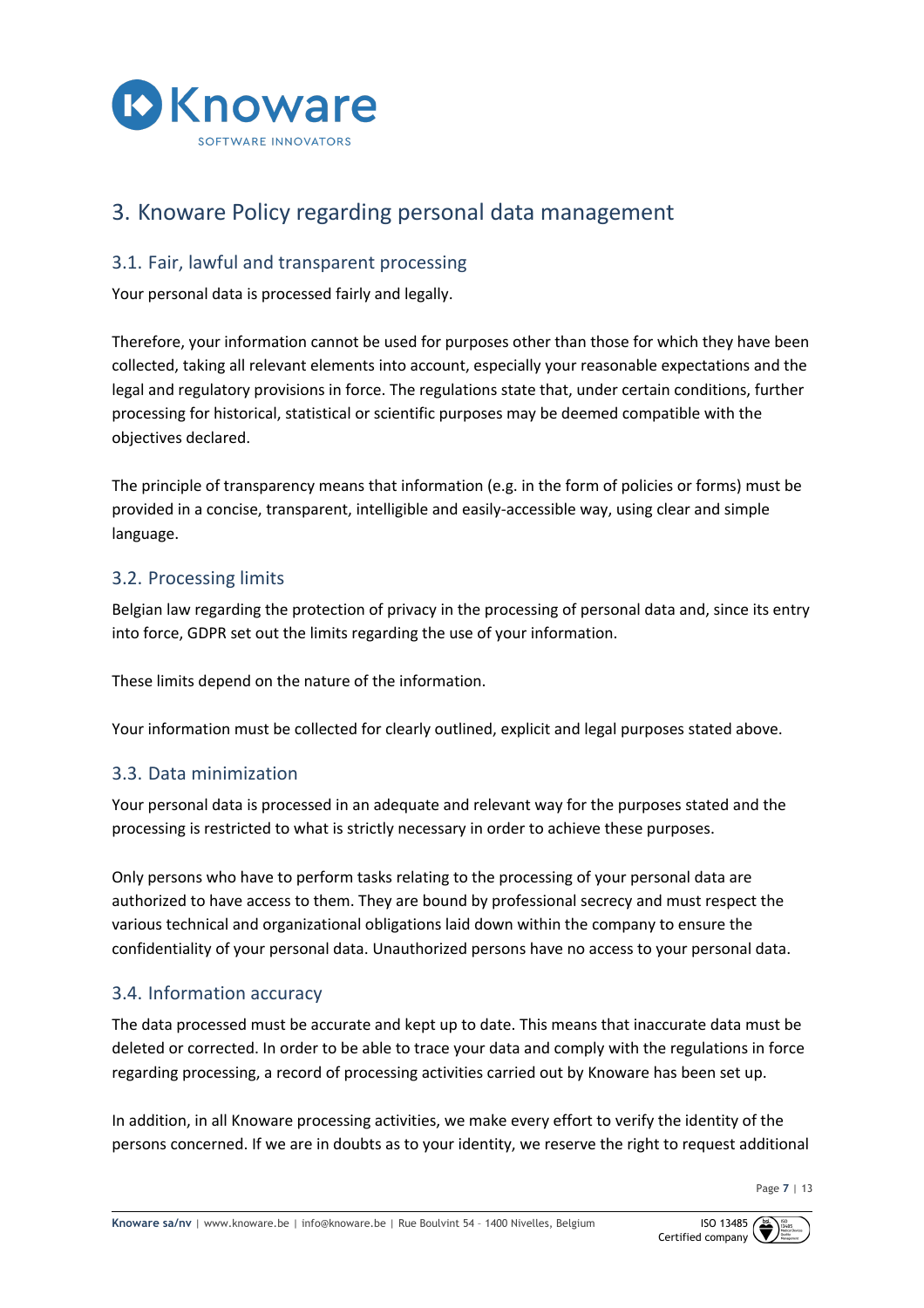

information to confirm your identity or the accuracy of your personal data. It is of course possible for you refuse to answer our request, which can possibly prevent the continuation of the treatment in progress.

## 3.5. Data retention limits

As a consequence of data minimization, data retention must be kept to a strict minimum. This means that we do not keep your data any longer than is necessary for the intended purpose (execution of the contract, etc.) Knoware has defined the rules in an internal data retention policy, based on the regulations in force.

## 3.6. Responsibility

In accordance with the regulations in force, we are responsible for processing your personal data and we are required to demonstrate compliance with the principles of data protection. Knoware is obliged to document all decisions and processes related to the processing of personal data.

## 4. Your rights

### 4.1. Right to access

To enable you to assert your rights regarding data protection, you have access to your personal data. You therefore have the right to obtain the following:

- Confirmation of whether and where we process your personal data (processing);
- Information on the purposes of the processing;
- Information on the categories of data processed;
- Information on the categories of recipients with whom the data can be shared;
- Information on the period for which your data will be stored (or the criteria used to determine this period);
- Information on the existence of rights of deletion, rectification, restriction of processing and opposition to processing;
- Information on the existence of the right to complain to the Belgian Data Protection Authority;
- When the data has not been collected directly from you: information about the source of the data;
- In addition, you may request a copy of your personal data being processed.

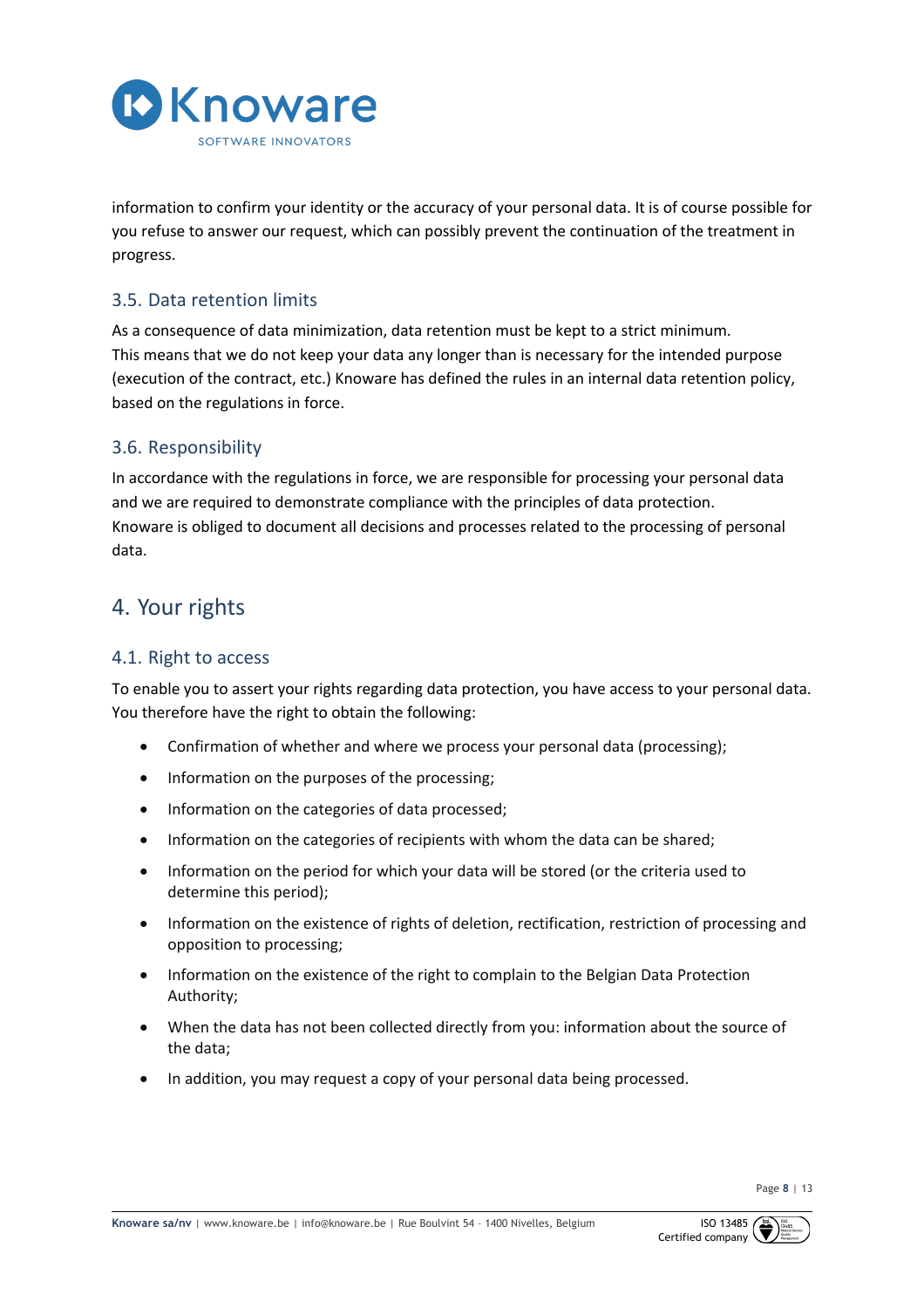

## 4.2. Right to deletion (the "right to be forgotten")

You have the right to demand that we delete your personal data if the continued processing of such data is not justified and provided that this request does not conflict with any other legal obligation in force.

## 4.3. Right to rectification

Knoware, as controller, must ensure that inaccurate or incomplete data is erased or rectified. You have the right to request the rectification of inaccurate personal data concerning you.

## 4.4. Right to restrict processing

You have the right to restrict the processing of your personal data (which means that your personal data can only be kept by the controller and can only be used for restricted purposes) if:

- the accuracy of the data is contested (and only for the time needed to verify this inaccuracy);
- the processing is illegal, and you request a restriction;
- we no longer need your data for our original purpose, but that it is still required to establish, exercise or defend legal rights;
- verification of compelling reasons is in progress, in the context of a request for deletion.

### 4.5. Right to data portability

You have the right to transfer your personal data between different controllers.

## 4.6. Right to object to data processing

When the processing of your personal data is based on a legitimate interest of Knoware, you have the right to object, at any time, to the processing of this data unless the legitimate interest of Knoware proves superior or if the processing of your personal data is necessary for the establishment, exercise or defense of legal rights.

### 4.7. Right to object to processing for direct marketing purposes

You have the right to object to the processing of your personal data for direct marketing purposes.

## 4.8. Right not to be the subject of a decision based exclusively on individual automated processing (including profiling)

You have the right not to be the subject of a decision based exclusively on automated processing unless this decision is necessary for the conclusion or performance of your contract.

You also have the right to human intervention to express your views and challenge the decision.

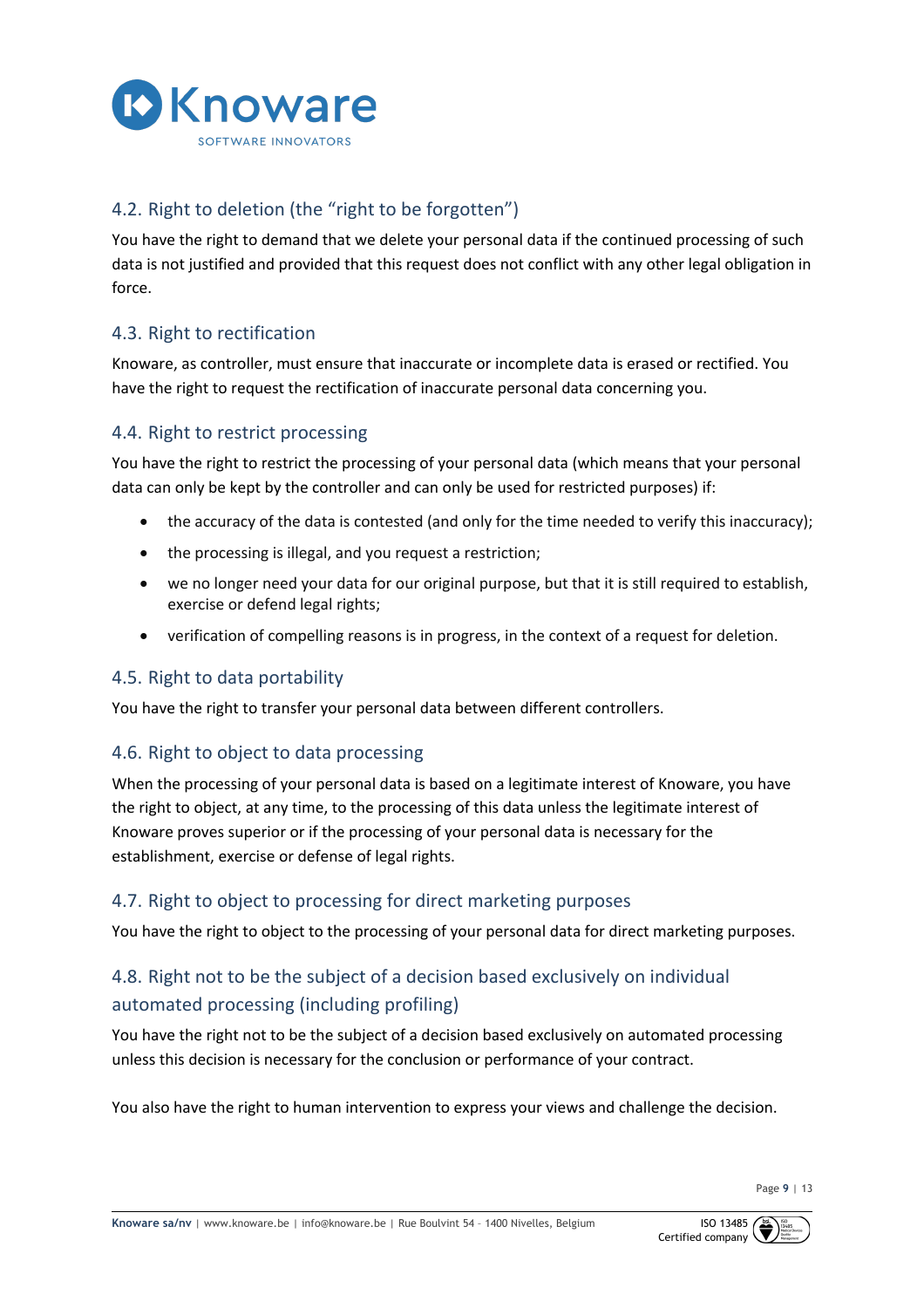

## 5. What data are we talking about in concrete terms?

## 5.1. How does Knoware collect your personal data?

We collect your personal data mainly when:

- you subscribe to a Knoware consulting service or license for yourself or a third person such as a member of your personnel by filling in the necessary documents;
- you contact Knoware for information on our products and services;
- you visit or use the various platforms and tools (web sites, social networks, e-mail, newsletters, service desk, etc.) that we make available to inform you or to contact us in order to request information;
- you exercise a right set out as part of our contractual relationship;
- A third party, authorized to do so, provides us with your personal data (professional providers, your employer as part of a license contract, etc.)

## 5.2. What categories of personal data are processed by Knoware?

In the context of the above processing and purposes, Knoware processes identification data  $-e.g.:$ name, title, job, company, business address, telephone number, e-mail address...

## 6. Privacy Statement

### 6.1. Preamble and contact details of the Data Protection Officer

Knoware attaches great importance to the protection of privacy.

The personal data of the prospect, the license holder and the users having an authorized access to any system governed by Knoware (together referred to as "data subjects") are processed by Knoware, whose registered headquarter is located at Rue Boulvint 54, 1400 Nivelles in accordance with the Belgian Personal Data Protection Act and, as from its entry into force, the General Data Protection Regulation 2016/679 (hereafter GPDR).

The Data Protection Officer of Knoware sa/nv can be contacted by post at: Rue Boulvint 54, 1400 Nivelles and e-mail: privacy@knoware.be.

### 6.2. What categories of personal data are processed by Knoware?

The following categories of personal data are processed by Knoware: Identification data, e-mail address, professional contact details.

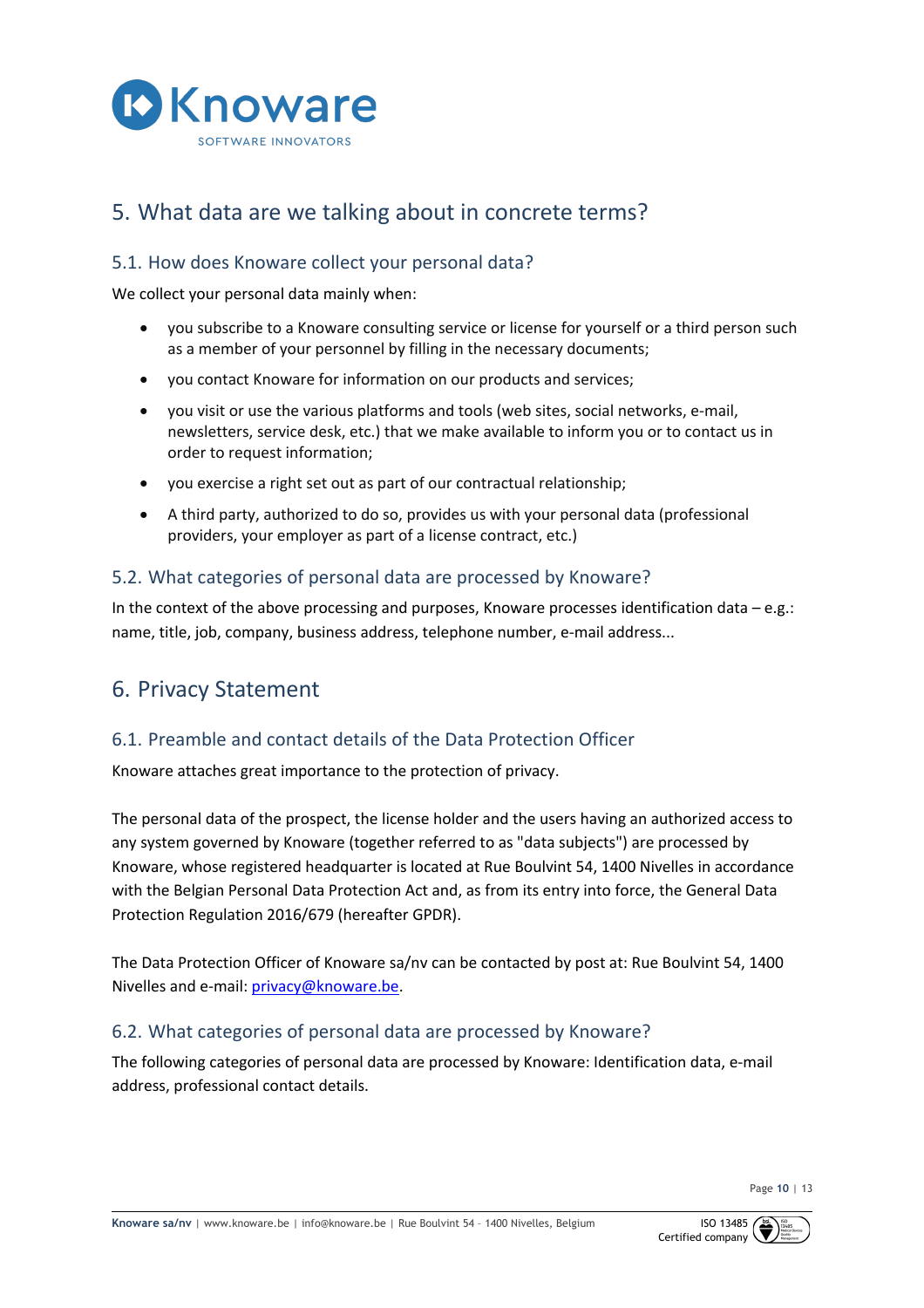

### 6.3. How does Knoware collect your personal data?

Knoware collects your personal data mainly when:

- You register to Knoware for yourself or a third person such as a member of your personnel by filling in the necessary documents;
- You contact Knoware for information on our products and services;
- You visit or use the various platforms and tools (web sites, social networks, e-mail, newsletters, service desk, etc.) that we make available to inform you or to contact us in order to request information;
- You exercise a right set out as part of our contractual relationship;
- A third party, authorized to do so, provides us with your personal data (professional providers, your employer as part of a consulting or license contract, etc.)

#### 6.4. On what legal basis does Knoware collect and process your personal data?

Personal data are processed for the following purposes:

- For the execution of the consulting or license contracts which covers in particular the provision of premises or system accesses, the provision of customer service, ticket management, management of contractual relations, issue, collection and verification of invoices, possible litigation, communication with Knoware staff (including by e-mail in the case of choice of electronic means of communication) and notification of a change in the license or privacy statement, including new purposes. Personal data related to the fulfillment of the precontractual obligations, deriving from the contractual relationship with the data subject, are also processed by Knoware.
- On basis of Knoware legitimate interest, with a view to:
	- Carry out computer tests;
	- Monitoring the quality of the service
	- Training staff;
	- Monitoring and reporting;
	- Prevent abuse and fraud;
	- During the legal period;
	- To establish statistics of coded data, including big data;
	- Inform, independently of the means of communication, about the commercial actions, products and services of Knoware and of the group to which it belongs.
- Based on the legal obligations applicable to Knoware with a view to Knoware compliance.
- As stated in section 6.9 of this document, the data subject has the right to withdraw his consent at any time, without affecting the lawfulness of the processing operations based on his consent before his withdrawal. It can also oppose other treatments.

Page **11** | 13

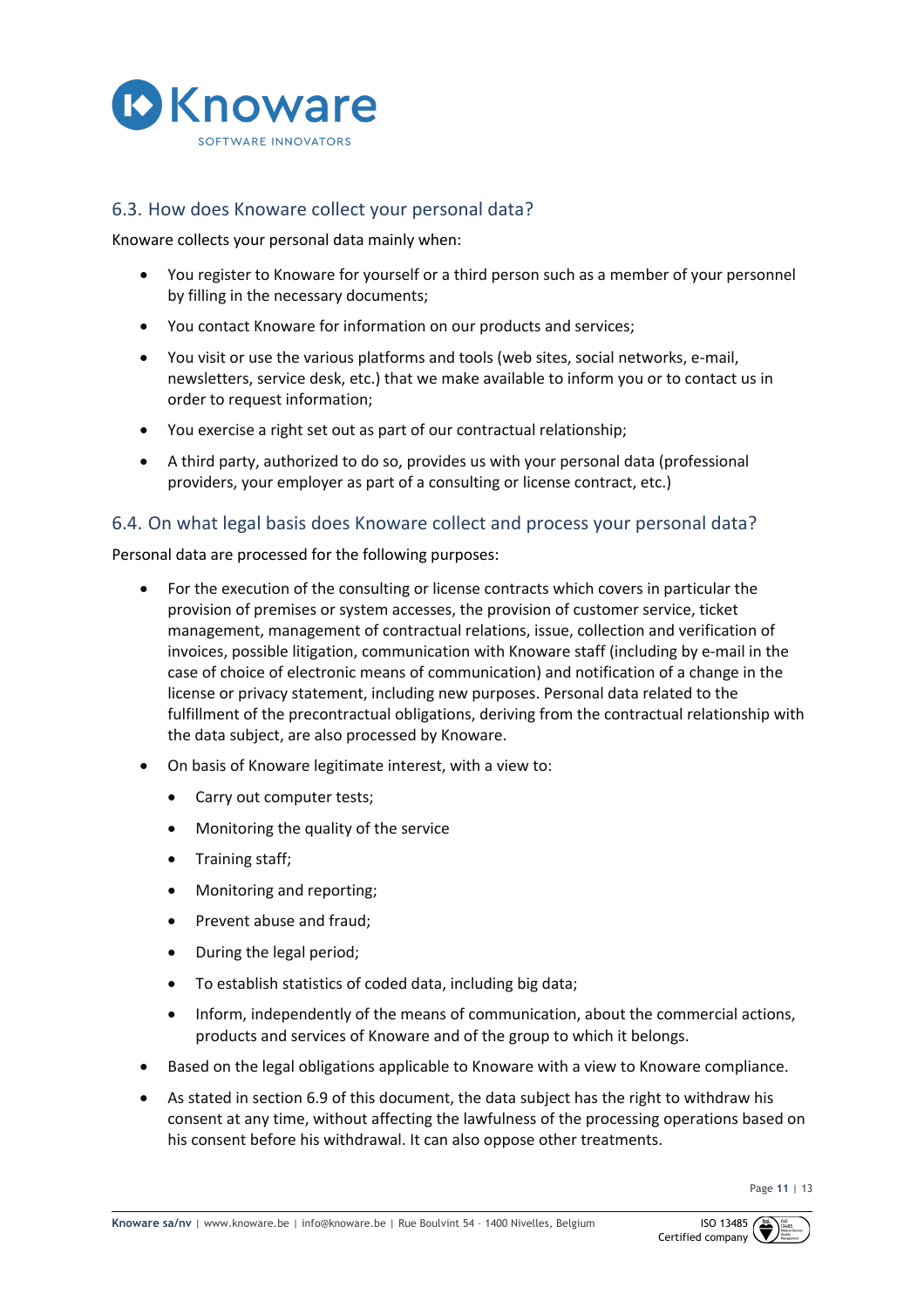

### 6.5. Retention period

Personal data are retained for the duration of the agreement with Knoware and thereafter until the expiry of the legal retention obligations, in particular tax and accounting obligations and until the end of contractual liability.

## 6.6. Recipient of the data

The data will, exclusively for what is necessary for the purposes indicated above, be communicated to the following third parties:

- Subcontractors located in the European Union or outside, responsible for processing operations defined by Knoware;
- Banking and insurance institutions;
- Postal, transport and delivery companies to allow a better routing of our mail;
- Cloud infrastructure providers for the hosting;

### 6.7. Localization of the data

Data may be processed in EU or non-EU countries where the European Commission considers that it does not guarantee an adequate level of protection of personal data. In this case Knoware, as controller, will take appropriate protective measures by means of standard contractual data protection clauses adopted by the European Commission in accordance with Article 46(2) of the GDPR. These can be consulted at the controller's headquarters.

### 6.8. Contractual framework

An information document on Knoware personal data protection policy is available on knoware.be if you would like more information, on the data protection regulations in force, Knoware data protection policy and your rights. This information document is a detailed version of this present privacy statement (privacy statement which is the only document binding Knoware)

## 6.9. Exercise of rights relating to the protection of personal data

#### 6.9.1. At Knoware:

Upon written request dated and signed in this way, and with proof of your identity, you can obtain from Knoware, free of charge if reasonable volume, the written communication of data, as well as, where appropriate, the withdrawal of your consent to the processing of your data concerning licenses, rectification, limitation of processing, deletion of data that are inaccurate, incomplete or irrelevant. If the processing is based on the performance of the contract or consent, you may exercise your right to the portability of the data.

If, at any time, you wish to exercise your rights with Knoware, you can send a letter (Rue Boulvint 54, 1400 Nivelles) or an e-mail (privacy@knoware.be) with proof of your identity. Knoware will make every effort to detect and correct the problem.

Page **12** | 13